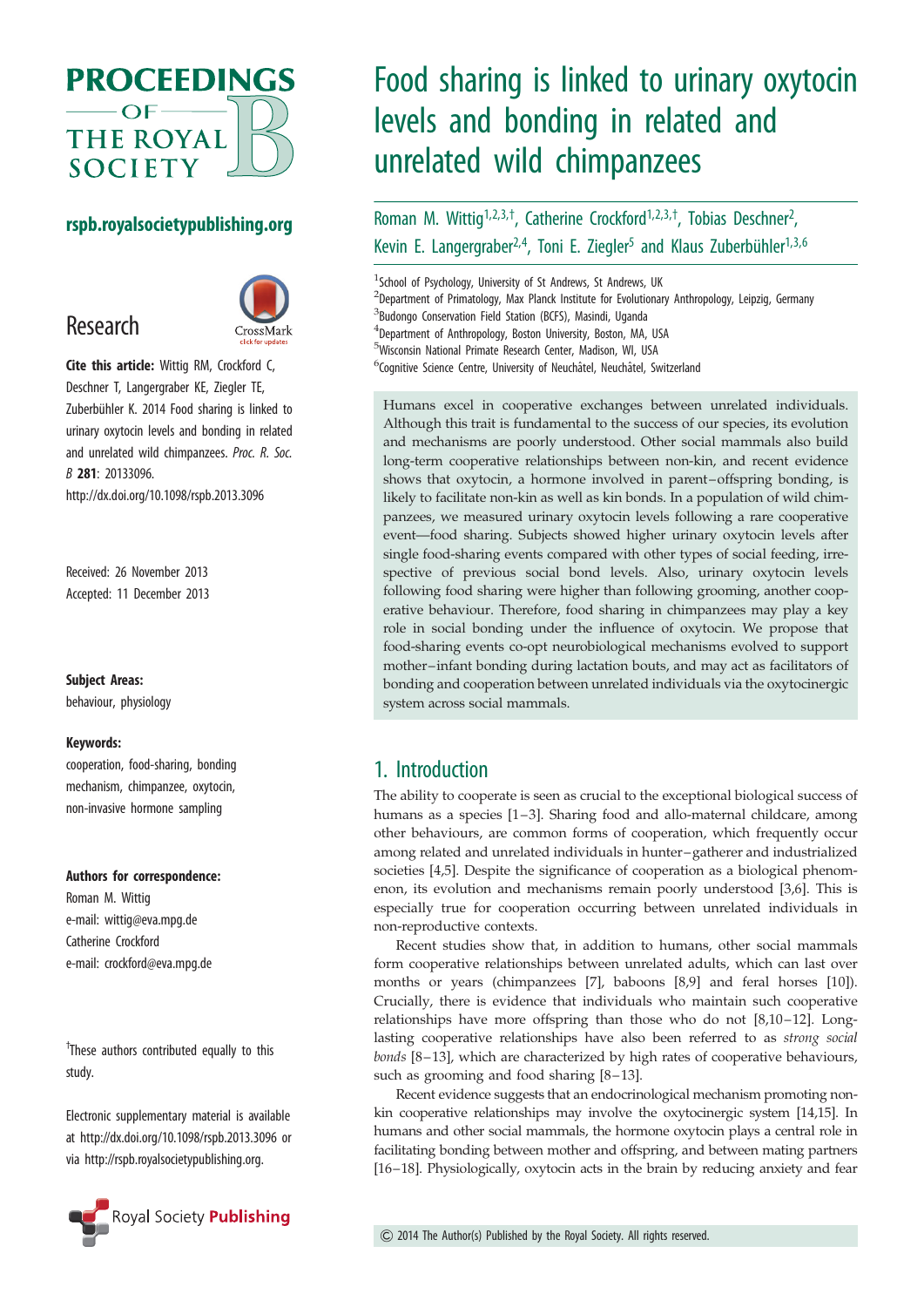[\[19,20\]](#page-8-0), enhancing social memory [[16](#page-7-0)–[18,21](#page-8-0)] and activating neural reward circuits [[21\]](#page-8-0). If exogenously administered, oxytocin enhances cooperative behaviour [\[22,23\]](#page-8-0) between related animals, and behaviours associated with trust [\[24](#page-8-0)–[26](#page-8-0)] and generosity [[27\]](#page-8-0) between unrelated humans. When centrally administered, oxytocin enhances both affiliation with bonding partners and aversion to strangers in unrelated female voles [[14](#page-7-0)].

Exactly how cooperative bonds are established under the influence of oxytocin, however, is not well understood [\[16](#page-7-0) –[18\]](#page-8-0). In humans, the concentration of plasma oxytocin is related to the perceived closeness to [\[28](#page-8-0)] or support received by [[29\]](#page-8-0) a partner, suggesting a relation between higher oxytocin levels and stronger social bonding. Such a link is also evident in chimpanzees, where grooming among bonding partners is associated with higher urinary oxytocin concentration than grooming between non-bonding partners [\[15](#page-7-0)]. Additionally, in humans, exogenously administered oxytocin enhances the encoding of social memory, both of positive [[30\]](#page-8-0) and negative [\[31](#page-8-0)] events, suggesting that higher oxytocin levels improve memorization of social interactions. This is particularly relevant for the question of how cooperative relationships are maintained and formed between two partners, especially if the cooperation is based on reciprocation [\[32](#page-8-0),[33\]](#page-8-0). In sum, higher oxytocin concentrations may be related to better cooperation via stronger bonding and better social memory.

Methodologically important is the fact that oxytocin not only acts within the brain, but is also released into the peripheral circulation before being excreted in urine, although the exact nature of the relationship between central and peripheral releases have yet to be clarified [\[34](#page-8-0)–[39\]](#page-8-0). Significantly, peripheral measures of oxytocin from plasma or urine correlate positively with psychological and behavioural patterns, such as aversion reduction in malemice [\[19](#page-8-0)], social contact in marmosets [[40\]](#page-8-0), lactation in rhesus macaques [[41\]](#page-8-0), rates of affiliative behaviours in pair-bonded tamarins [\[42\]](#page-8-0) and grooming in closely bonded chimpanzees [[15\]](#page-7-0), indicating that peripheral oxytocin levels reflect central processing of oxytocin.

In this study, we examine the association of urinary oxytocin levels with food-sharing events between kin and non-kin. This cooperative behaviour is widespread across the animal kingdom, with well-documented cases in insects, birds and mammals [\[43](#page-8-0)–[47](#page-8-0)]. Food sharing has been defined as the owner of a food resource allowing others to access it, despite the fact that it could be monopolized [\[47](#page-8-0)]. The benefits of getting access to food already in somebody else's possession are selfevident, but what do the donors gain? Plausible explanations are that donors benefit through mating advantages [[43](#page-8-0),[44](#page-8-0)], maintenance of pair bonds [[43](#page-8-0)], reduction of harassment [[47](#page-8-0)], or future reciprocation and exchange [\[48](#page-8-0)].

In most species, food sharing occurs between kin, such as parents provisioning their offspring (birds [[44\]](#page-8-0), mammals [\[45,47,49](#page-8-0)]), or between mating partners (insects [[44\]](#page-8-0), birds [\[43](#page-8-0)], mammals [[45,47,50](#page-8-0)], humans [\[51\]](#page-8-0)). Food sharing between unrelated individuals outside the mating context is rare but has been reported for humans, vampire bats, chimpanzees and bonobos [\[13](#page-7-0)[,46,48,49,52\]](#page-8-0). In chimpanzees and vampire bats, food sharing typically occurs between individuals that also engage in other cooperative behaviours at higher rates, such as grooming and providing coalitionary support [\[13](#page-7-0)[,49,52](#page-8-0)– [54](#page-8-0)]. In chimpanzees, it is often discussed in the context of meat sharing after hunting other primates [\[50,52](#page-8-0)–[56](#page-8-0)]. Meat is a high-value, monopolizable resource, which frequently precipitates fighting and sharing [\[56](#page-8-0)]. There is evidence that males share meat with other males in exchange for receiving support [[54](#page-8-0)], or with females to receive mating opportunities [[50](#page-8-0)] (cf. [\[54\]](#page-8-0)). Additional reasons proposed for meat sharing are to reinforce cooperative hunting by discriminating against cheaters [\[56\]](#page-8-0), or to reduce harassment of begging in order to allow the donor time to eat [\[55](#page-8-0)]. Food sharing in chimpanzees, however, is not restricted to meat but has also been reported with non-meat foods, for example honey [[52](#page-8-0)], or large fruits such as Carica papaya [\[57](#page-8-0)] or Treculia africana [[52\]](#page-8-0). For some food, the access to food is monopolizable and can be shared, such as when access to stone hammers for cracking Panda oleosa nuts is limited [\[52](#page-8-0)] or when holes in dead trunks of Raphia farinifera trees are too small for more than one chimpanzee to simultaneously access the rotting wood inside [\[58](#page-8-0)].

To investigate whether food sharing in chimpanzees is linked to higher urinary oxytocin levels, we compared subjects' urinary oxytocin levels after single food-sharing events and after other types of social feeding without sharing in the Sonso community of Budongo Forest, Uganda [[59](#page-8-0)]. If urinary oxytocin levels after food sharing were higher than after social feeding, this would indicate that food sharing and bonding are closely linked. Given the hypothesized importance of food sharing for kin and pair bonding [[44,46,51\]](#page-8-0), we examined the relation between urinary oxytocin concentrations, relatedness and bondedness. With regard to the proposed importance of meat sharing in male–male bonding [[54\]](#page-8-0) and in the sex-for-meat hypothesis [[50\]](#page-8-0), we further investigated the relationship between urinary oxytocin concentrations, meat sharing and the sex of sharers. Finally, to examine whether different cooperative acts might be associated with different urinary oxytocin levels, we investigated the magnitude of the difference in urinary oxytocin levels after food-sharing events compared with grooming events.

## 2. Material and methods

We analysed 79 urine samples from 26 chimpanzees (females: 10 adults, i.e. more than 15 years of age; three subadults, i.e. between 10 and 15 years of age; males: six adults, seven subadults; mean sample per chimpanzee  $\pm$  s.d. = 3.0  $\pm$  1.97) of the Sonso community in Budongo Forest, Uganda [[59](#page-8-0)], between January 2009 and July 2010. We collected urine samples if subjects had engaged in no affiliative behaviours (e.g. grooming or copulation) other than the target behaviour in the hour prior to urination. This was determined through focal sampling [[60](#page-8-0)] of subjects or all-occurrence sampling [\[60\]](#page-8-0) of chimpanzee subgroups (or 'parties'). The Composite Relationship Index (CRI) and dominance hierarchies were also determined from focal or all-occurrence sampling conducted between October 2009 and July 2010 by C.C., R.M.W. and seven experienced field assistants. Feeding time, food source and party composition were recorded in 15 min scan samples [\[60\]](#page-8-0). Faecal samples for genetic analysis of kinship were collected throughout the study period.

### (a) Behavioural criteria for food sharing

Food sharing occurred when one individual was allowed access to food in possession of another, in the absence of aggression [[47](#page-8-0)] (see electronic supplementary material, text S1). This could happen in one of two ways. Food was passively shared, such that the possessor allowed another to take the food, or to take over access to the food supply, in the absence of overt coercion in the form of aggression or screaming (see electronic supplementary material, video S1). Alternatively, food was actively shared, such that the possessor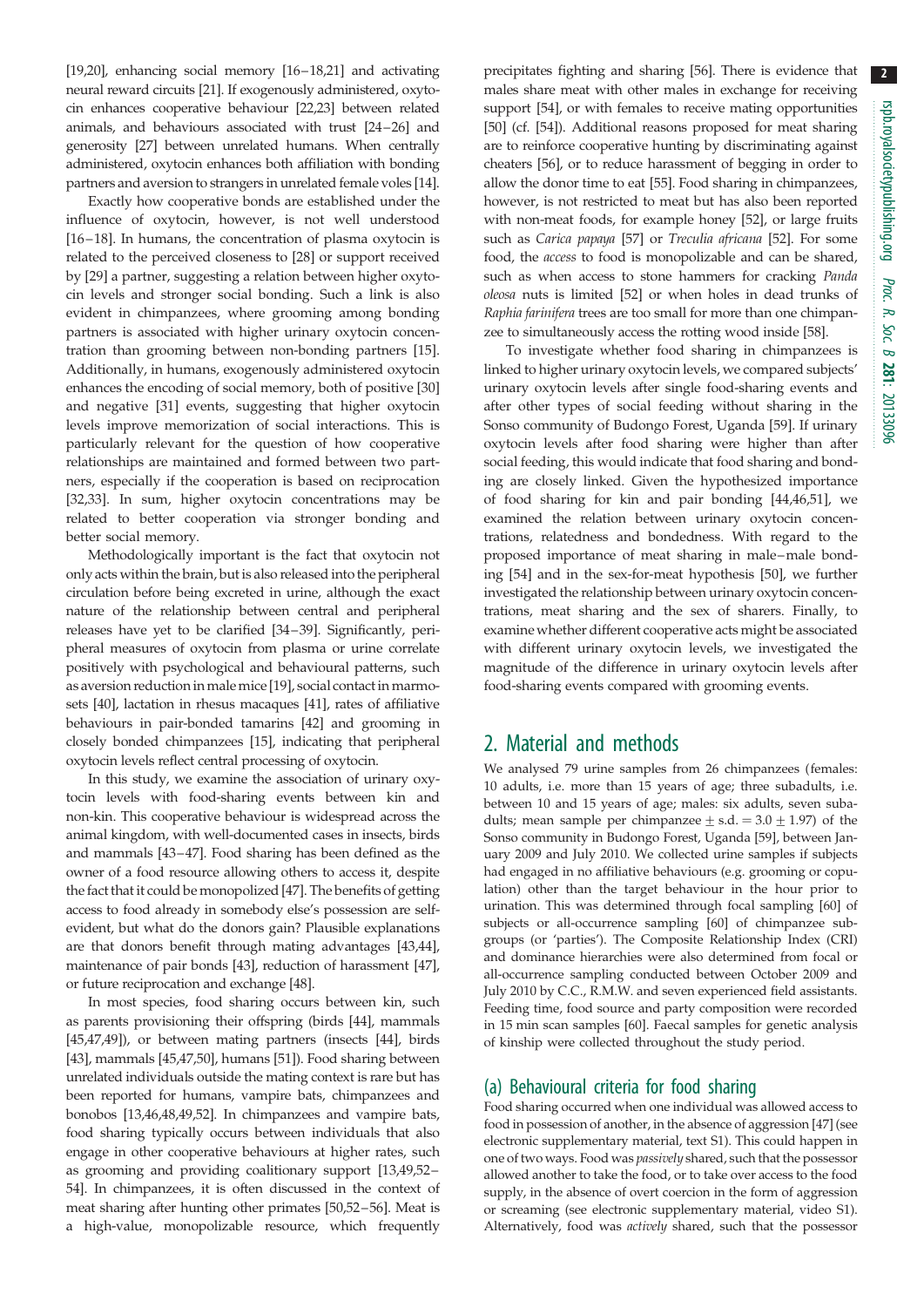extended the food towards the receiver and released it in the absence of aggression (see electronic supplementary material, video S2). Food-sharing events could thus be single momentary events, multiple momentary events or protracted events (see electronic supplementary material, table S1). Food-sharing events could occur with begging behaviour. Begging definitions were taken from Gilby [\[55\]](#page-8-0), with our additions shown in brackets. Begging was either (i) sitting and staring at the food item (or possessor), (ii) reaching towards but not touching the food item or possessor (with or without whimpering), (iii) touching the food item or possessor, or (iv) placing a hand directly over the possessor's mouth. Begging behaviours (iii) and (iv) were considered to be low and high harassment, respectively [\[47,55,61](#page-8-0)].

## (b) Long-term cooperation level and composite relationship index

We assessed the quality of relationships by calculating alloccurrence rates of the following behaviours over the current and preceding annual quarters: coalitionary support, food sharing, grooming, staying in (less than 1 m) proximity and aggression [\[62,63](#page-8-0)]. For all behaviours, each occurrence was recorded as a single event. From the resulting rates, we calculated the CRI, a measure of social bond strength [\[15,](#page-7-0)[64](#page-9-0)]. The CRI is calculated over a period of three months and gives socio-positive (given or received food sharing, coalitionary support, allo-grooming and resting in less than 1 m proximity) and socio-negative (aggression given or received) behaviours equal weight:

;

$$
CRI = \frac{(SP1_{ij})/(SP1_{ave})}{2} + \frac{(SP2_{ij})/(SP2_{ave})}{2} - \frac{NP_{ij}}{NP_{ave}}
$$

where  $SP1 =$  rate of grooming bouts plus rate of resting in 1 m proximity,  $SP2 =$  rate of food sharing plus rate of coalitionary support, NP = rate of aggression,  $i =$  individual and  $j =$  dyad partner. The index is positive when each individual within a dyad initiates on average more socio-positive than socio-negative interactions. 'Bond partners' were defined as dyads having a net socio-positive relationship lasting more than or equal to six months (at least two consecutive blocks of three months). This can occur through either a mutual socio-positive relationship  $(CRI > 0)$  during the annual quarter of the experiment and the preceding quarter, or a large mutual socio-positive relationship  $(CRI > 10)$  during one of the quarters and a socio-neutral or positive relationship (CRI  $\geq$  0) during the other quarter. According to this, 1.9% of kin dyads and 1.6% of non-kin dyads reached bond-partner status.

#### (c) Urine sampling and oxytocin extraction

Our target behaviours were single food-sharing events or 1 h of feeding in the presence of chimpanzees without sharing food. We collected urine samples as described by Crockford et al. [\[15\]](#page-7-0). Specifically, urine was collected 15 – 60 min after the target behaviour (time window of urinary clearance of oxytocin for primates [\[65\]](#page-9-0)). Occasionally, subjects were sampled after engaging in more than one food-sharing event within the required time window. In both conditions, samples were not collected if grooming or copulation also occurred within 60 min prior to urination, as both of these behaviours are likely to independently increase urinary oxytocin levels [\[39\]](#page-8-0). A volume of 1.1 ml of the collected urine was pipetted into a cryovial containing  $100 \mu$ l of 0.5 N phosphoric acid and stored on ice in a thermo flask. Solid-phase extraction was conducted later the same day [\[40\]](#page-8-0). All samples were then frozen until transported for assaying in the Assay Services Unit at the NPRC, Madison, WI, using an enzyme immunoassay kit (Assay Designs, Ann Arbor, MI; catalogue no. 901-153). To compensate for variation in urine concentration, we measured creatinine (crea) levels in each

sample [\[66\]](#page-9-0) and expressed all oxytocin values as  $pg mg^{-1}$  crea. We validated the measurement of urinary chimpanzee oxytocin levels through parallelism and accuracy tests, as described in a previous paper [\[15\]](#page-7-0).

## (d) Dominance relationships

We collected pant-grunt vocalizations as a unidirectional indicator of dominance relationships, given by the subordinate to the dominant [\[53\]](#page-8-0). We calculated a linear dominance hierarchy for Sonso chimpanzees on the basis of the pant-grunts using MAT MAN v. 1.1 (see electronic supplementary material, text S2). Donors and receivers of shared food were assigned a relative dominance relationship according to the hierarchy matrix.

#### (e) Kin relationships

We collected fresh faecal samples, stored and extracted DNA fol-lowing protocol of [[15](#page-7-0)]. Dyads were classified as kin  $(n = 11)$  or non-kin ( $n = 10$ ) according to a combination of (i) parentage analyses based on autosomal microsatellites and (ii) mitochondrial DNA and Y-chromosome microsatellite haplotype sharing information [[13](#page-7-0)[,67\]](#page-9-0). We were able to show that that all kin partners were either mother-offspring  $(n = 10)$  or maternal siblings  $(n = 1)$ , and none of the non-kin partners were such close maternal relatives (see electronic supplementary material, text S3, S4 and table S5).

### (f) Statistics

Urinary oxytocin (OT) concentrations were  $log_{10}$ -transformed to fit a normal distribution. Five generalized linear mixed models (GLMM) were run with maximum-likelihood estimates in SPSS v. 20, testing the effect of the predictor variables shown in [table 1](#page-3-0) on the response variable of  $log_{10}$ -transformed urinary oxytocin levels. In model 1, we compared food-sharing events with social feeding without food sharing. We tested the effect of whether food is shared or not and its monopolizability on the urinary oxytocin concentration after controlling for subjects' sex and age. Subjects' identity was included as a random factor. Model 2 was divided into two separate tests due to small sample size. Model 2a investigated the variation within the food-sharing samples with regard to the sharers' relationship. We tested the effect of close kinship and bond quality on the urinary oxytocin concentration after controlling for whether the subject received the food. Subjects', partners' (interaction partner) and dyads' identity were included as random factors. Model 2b examined the variation within the food-sharing samples with regard to the possible function of meat sharing. We tested the effect of whether the shared food was meat, and the sex combination of the sharers, on the urinary oxytocin concentration. Subjects', partners' and dyads' identity were included as random factors. Finally, in model 3, we compared urinary oxytocin levels after food sharing with those after another cooperative behaviour, grooming (taken from [\[15\]](#page-7-0)). In model 3a, we tested the effect of food sharing compared with grooming on the urinary oxytocin concentrations after controlling for subjects' sex. Subjects' identity, partners' identity and dyads' identity were all included as random factors. In model 3b, we tested the effect of five different behavioural contexts (food sharing with bond partner, food sharing with non-bond partner, grooming with a bond partner, grooming with a non-bond partner and control situations) on the urinary oxytocin concentrations, while controlling for subjects' sex. Subjects' identity was included as a random factor.

Five outliers (more than 2 s.d.) were excluded from the foodsharing dataset (three non-sharing and two sharing samples) to be sure that they were not driving any main effects. Their distribution relative to the main dataset is shown in the electronic supplementary material (figure S1). We excluded 13 outliers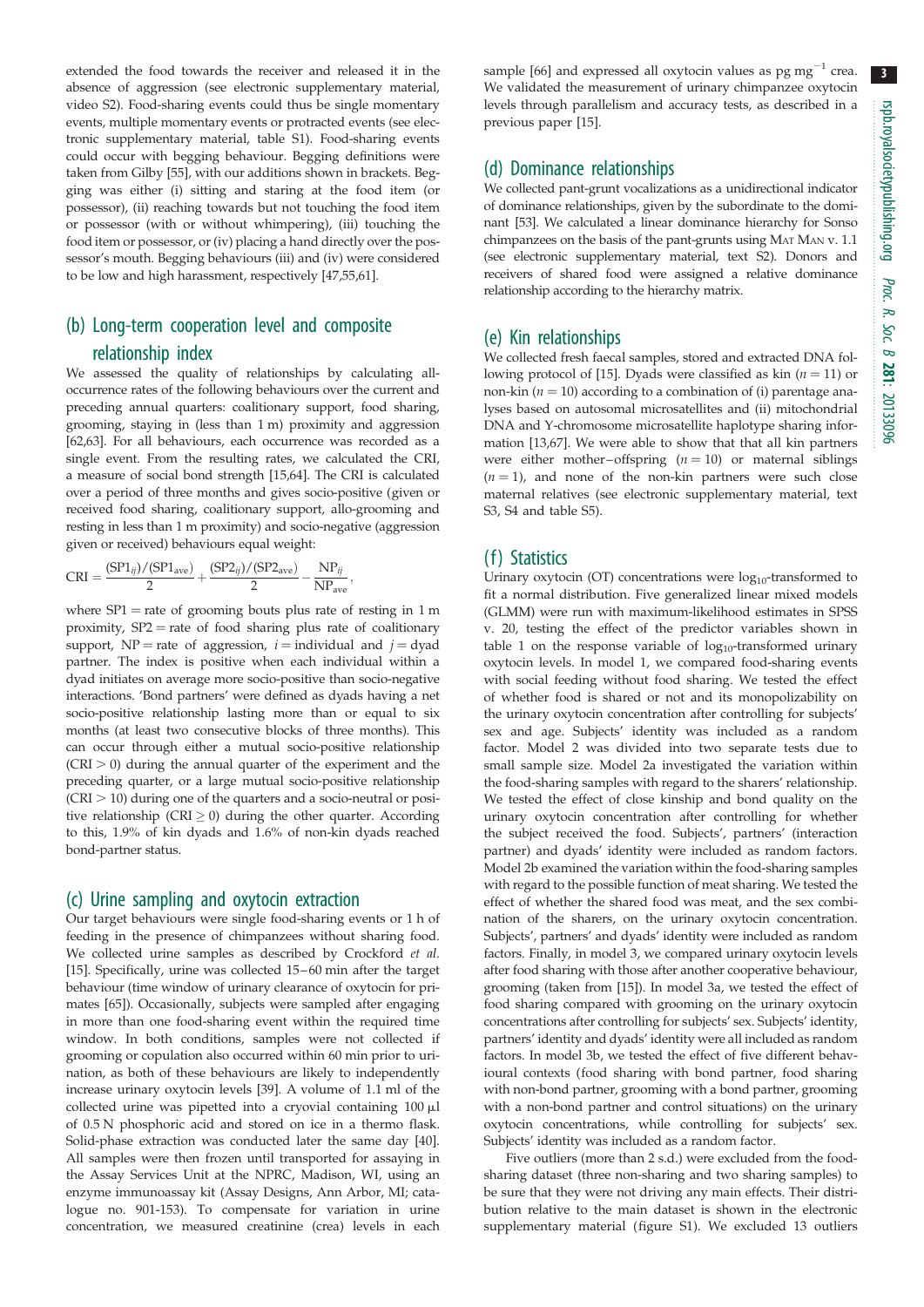<span id="page-3-0"></span>**Table 1.** Predictor variables tested in the GLMMs. Model 1 refers to the GLMM shown in [table 3,](#page-5-0) which tests sharing and non-sharing samples together ( $n = 79$ ). Model 2 refers to the GLMM presented in [table 4,](#page-6-0) using only food-sharing samples ( $n = 33$ ). Model 3 refers to GLMM presented in [table 5](#page-6-0), contrasting food-sharing and grooming samples ( $n = 182$ ).

| model          | name                | score               | definition                                                             | $\mathbf{n}$    |
|----------------|---------------------|---------------------|------------------------------------------------------------------------|-----------------|
| 1,3            | sex of subject      | male                | subject is male                                                        | 46, 102         |
|                |                     | female              | subject is female                                                      | 33, 80          |
|                | age of subject      | adult               | age $>$ 15 years                                                       | 51<br>in in i   |
|                |                     | subadult            | age $\leq$ 15 years                                                    | 28              |
|                | monopolizability    | high                | food clumped in one piece or cluster                                   | 37              |
|                | of food             | low                 | many food clusters, but single cluster is defendable by one individual | 42              |
|                | food share          | yes                 | partners share food                                                    | 33              |
| 2a             |                     | no                  | partners do not share food                                             | 46              |
|                | bond type           | bond                | sharers are bond partners                                              | 24              |
|                |                     | non-bond            | sharers are not bond partners                                          | 9               |
| (2a)           | CRI <sup>a</sup>    | continuous          | mean CRI over two consecutive quarters of the year                     | 33              |
| 2a             | kin relation        | kin                 | sharers are kin-related                                                | 18              |
|                |                     | non-kin             | sharers are not kin-related                                            | 15              |
| 2a             | sharing direction   | receiving           | subject receives food                                                  | 20              |
|                |                     | not receiving       | subject does not receive food                                          | 13              |
| 2 <sub>b</sub> | sex combination     | $F - F$             | sharers are both female                                                | 10 <sup>°</sup> |
|                |                     | $M-F$               | one sharer is male, the other is female                                | 14              |
|                |                     | $M-M$               | sharers are both males                                                 | 9               |
| 2 <sub>b</sub> | food category       | meat                | meat is shared                                                         | 13              |
|                |                     | not meat            | non-meat resource is shared                                            | 20              |
| 3              | behavioural context | control             | resting or social feeding without food sharing                         | 71              |
|                |                     | groom non-bond      | grooming with a non-bond partner                                       | 34              |
|                |                     | groom bond          | grooming with a bond partner                                           | 44              |
|                |                     | food share non-bond | sharing food with a non-bond partner                                   | 9               |
|                |                     | food share bond     | sharing food with a bond partner                                       | 24              |

<sup>a</sup>ln a control run of model 2a the continuous variable Composite Relationship Index (CRI) replaced categorical variable 'bond type' in model 2a (see Material and methods).

(more than 2 s.d.) from the grooming dataset for the comparison between grooming and food sharing. Nonetheless, when we ran the GLMMs with the full dataset, including the outliers, the results remained remarkably similar to the GLMM results excluding the outliers (see electronic supplementary material, tables S2 –S4). Variables did not exhibit problems of collinearity [\[68\]](#page-9-0) (Kendall's  $\tau$  and Spearman's  $r < 0.7$  in all cases). As a check of the overall significance of all predictor variables, we ran likelihood ratio tests comparing the full model with the respective null model (comprising only the random effects). We only considered significant effects of the individual predictors if the full model explained the variance significantly better than the null model.

Asmodels 2a and 2b investigated many predictor variables relative to the number of cases ( $n = 33$ , d.f. = 3 or d.f. = 5), reduced power may have led to false negatives (i.e. erroneously non-significant effects), as well as some risk of instability in the derived estimates. Hence, we ran an additional set of univariate GLMMs with each including only one of the predictor variables at a time (and the same random effects as in the full model). None of the predictor variables tested in the univariate models reached significance (bond type:  $F_{1,33} = 0.074$ ,  $p = 0.787$ ; CRI:  $F_{1,33} = 0.277$ ,  $p = 0.602$ ; kin relationship:  $F_{1,33} = 0.020$ ,  $p = 0.888$ ; sharing direction:  $F_{1,33} = 0.008$ ,  $p = 0.931$ ; food category:  $F_{1,33} = 1.289$ ,

 $p = 0.264$ ; sex combination:  $F_{2,33} = 1.200$ ,  $p = 0.314$ ), which showed that the lack of significance in models 2a and 2b was unlikely to be due to power issues.

## 3. Results

### (a) Characteristics of food-sharing events

In 2009, we observed 42 food-sharing events (without overt aggression occuring during the begging event) in the Sonso community. Controlling for the overall observation time per male or female, respectively, males showed an average sharing rate of  $0.00187 h^{-1}$  and females showed an average sharing rate of  $0.00176 h^{-1}$ . All food-sharing events sampled included begging behaviour by the receiver before receiving food from the donor. While the lower level of harassment did occur often, the highest level of harassment, the receiver placing his hand over the mouth of the donor, was never observed. Urine samples were obtained after 33 food-sharing and 46 social feeding events. Food items shared were meat (46%), fruit (30%), rotten wood pith (18%) and honey (6%; electronic supplementary material, table S1). Two-thirds of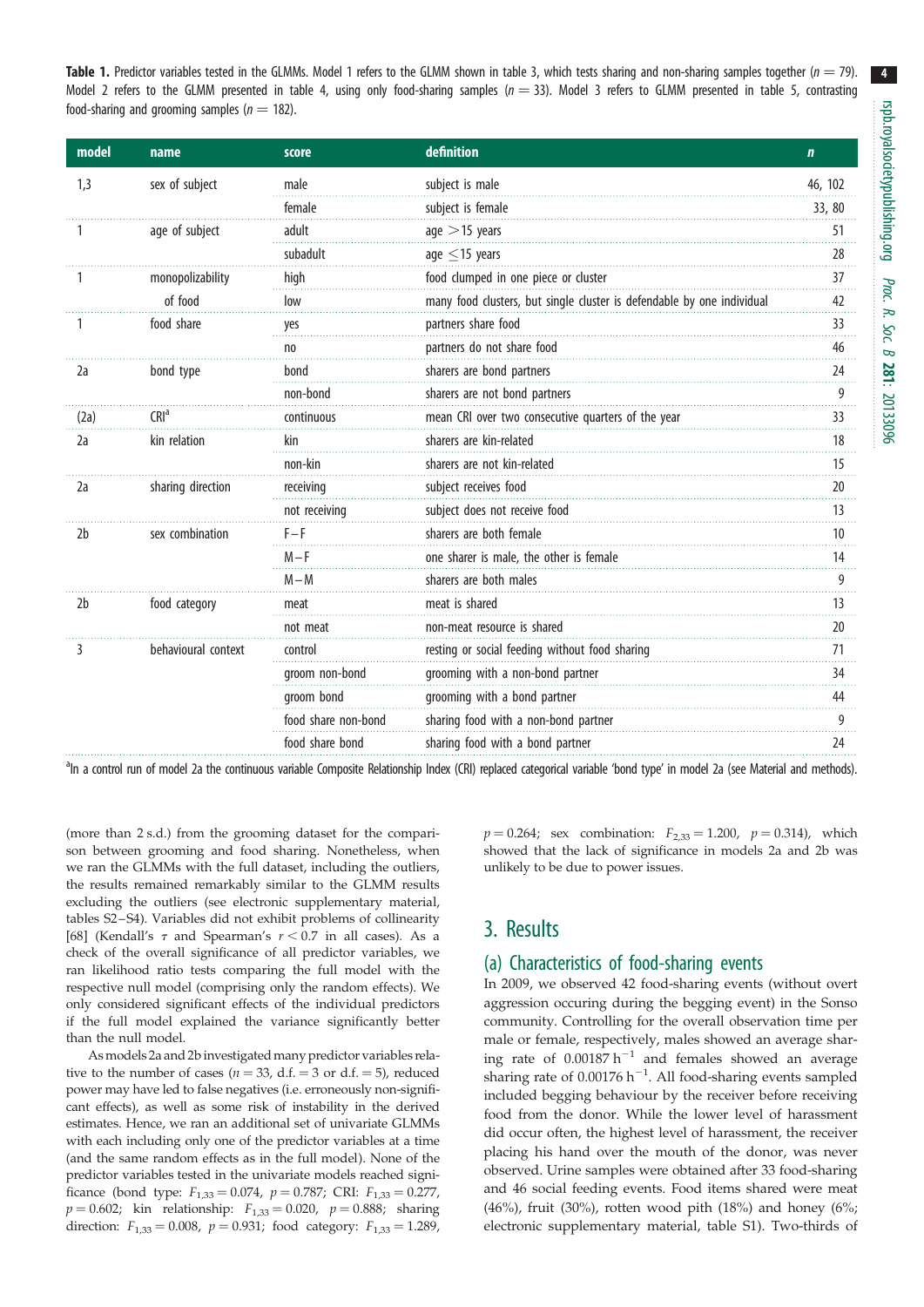Table 2. Food-sharing events described with respect to relative dominance and sex combination of sharing dyads.

|                                                 | kin<br>(n) | non-kin<br>(n) | total<br>(n) |
|-------------------------------------------------|------------|----------------|--------------|
| dominant donor                                  | 10         |                |              |
| mutual food sharing                             |            |                |              |
| subordinate donor                               |            |                |              |
| sex                                             |            |                |              |
| $\circlearrowleft \rightarrow \circlearrowleft$ |            |                |              |
| $\circlearrowleft \to \varphi$                  |            |                |              |
|                                                 |            |                |              |
|                                                 |            |                |              |

all donors were dominant over the receivers (table 2). Among non-kin food-sharing partners, three quarters of all donors were dominant. In 25% of the cases, we sampled food sharing between unrelated males. Less than 10% of the events sampled involved sharing between non-kin males and females in a possible meat-for-sex exchange context (table 2).

## (b) Link between food sharing and urinary oxytocin levels

In model 1, we investigated whether urinary oxytocin levels were higher after food sharing compared with social feeding events without food sharing. The full model explained the variation better than the null model (likelihood ratio test:  $\chi^2 = 20.24$ ,  $d.f. = 4, p < 0.002$ ). Urinary oxytocin concentrations after social feeding events were significantly higher with food sharing than without  $(F_{1,79} = 9.623, p = 0.003,$  [table 3](#page-5-0) and [figure 1](#page-5-0); mean  $log_{10}OT_{share}$  ± s.e. = 1.407  $\pm$  0.102 pg mg<sup>-1</sup> crea versus mean  $\log_{10}$ OT<sub>non-share</sub>  $\pm$  s.e.  $= 0.884 + 0.066$  pg mg<sup>-1</sup> crea). Potentially confounding variables, such as the sex or age of the subjects, or the monopolizability of the food, did not explain a significant amount of the variance in the urinary oxytocin levels [\(table 3\)](#page-5-0).

Model 2 included only the urine samples that followed foodsharing events to determine what factors were linked to variation in urinary oxytocin levels during sharing events. Neither models 2a or 2b explained the variation better than the null model (likelihood ratio test model 2a:  $\chi^2 = 0.08$ , d.f. = 3, n.s.; model 2b:  $\chi^2 =$ 6.24, d.f.  $= 5$ , n.s.). The results of model 2a were similar when exchanging the binary variable of bond quality with the continuous variable of the CRI (likelihood ratio test model:  $\chi^2 = 0.36$ ,  $d.f. = 3$ , n.s.). Following sharing events, we found no significant differences in urinary oxytocin levels for any of the predictor vari-ables [\(table 4](#page-6-0)*a*,*b*): kin or non-kin sharers (kin: mean  $log_{10}OT \pm$ s.e.  $= 1.42 \pm 0.14$  pg mg<sup>-1</sup> crea; non-kin: mean log<sub>10</sub>OT  $\pm$ s.e.  $= 1.39 \pm 0.15$  pg mg<sup>-1</sup> crea), bond or non-bond partners (bond: mean  $log_{10}OT \pm s.e. = 1.42 \pm 0.11$  pg mg<sup>-1</sup> crea; nonbond: mean  $\log_{10}$ OT  $\pm$  s.e.  $= 1.36\pm0.23$   $\text{pg}\:\text{mg}^{-1}$  crea), subject received food or not (receive: mean  $log_{10}OT \pm s.e. = 1.40 \pm$ 0.16 pg mg<sup>-1</sup> crea; not receive: mean  $log_{10}OT \pm$  s.e. = 1.41  $\pm$  $0.14 \text{ pg mg}^{-1}$  crea), meat was shared compared with other foods (meat: mean  $log_{10}OT$  + s.e. = 1.55  $\pm$  0.18 pg mg<sup>-1</sup> crea; other foods: mean  $\log_{10}OT \pm$  s.e. = 1.32  $\pm$  0.12 pg mg<sup>-1</sup> crea),

and food was shared between females, males or between both sexes (F–F: mean  $log_{10}OT \pm s.e. = 1.36 \pm 0.11$  pg mg<sup>-1</sup> crea; M–F: mean  $log_{10}OT$   $\pm$  s.e.  $= 1.57 \pm 0.17$  pg mg<sup>-1</sup> crea; M–M: mean  $log_{10}OT \pm$  s.e. = 1.21  $\pm$  0.17 pg mg<sup>-1</sup> crea). Finally, the interaction of meat and sex combination in sharing dyads was not significant [\(table 4](#page-6-0)b).

## (c) Comparison of urinary oxytocin levels following either food-sharing or grooming events

Model 3a explained the variation better than the null model (likelihood ratio test model:  $\chi^2 = 19.11$ , d.f. = 2, p < 0,001). Urinary oxytocin levels following food-sharing events (mean  $log_{10}OT$  + s.e. = 1.41  $\pm$  0.10 pg mg<sup>-1</sup> crea) were significantly higher than following grooming events (mean  $log_{10}OT+$ s.e. =  $0.99 \pm 0.05$  pg mg<sup>-1</sup> crea; [table 5](#page-6-0)a and [figure 2](#page-5-0)a). This result was confirmed when analysing a subset of the data for a within-subject comparison of urinary oxytocin levels after sharing food (mean  $log_{10}OT \pm s.e. = 1.79 \pm 0.32$  pg mg<sup>-1</sup> crea) and grooming (mean  $log_{10}OT \pm s.e. = 1.11 \pm$ 0.22 pg mg<sup>-1</sup> crea) using only cases when subjects had interacted with the same partner (Wilcoxon exact:  $n = 9$ ,  $T^+ = 40$ ,  $p = 0.035$ ). We also found that females had marginally significantly higher urinary oxytocin levels following food sharing than males [\(table 5](#page-6-0)a).

When examining urinary oxytocin levels in association with the type of cooperative behaviour and quality of the relationship (model 3b), urine collected after food sharing between bond partners showed the highest oxytocin concentrations (mean  $log_{10}OT \pm s.e. = 1.42 \pm 0.11$  pg mg<sup>-1</sup> crea;  $F_{1,182} = 9.821$ ,  $p < 0.001$ ). This was not significantly higher than urinary oxytocin levels collected after food sharing with non-bond partners (mean  $log_{10}OT+$  s.e. = 1.36 + 0.23 pg mg<sup> $-1$ </sup> crea) but was significantly higher than urinary oxytocin levels collected after grooming with bond partners (mean  $\log_{10}$ OT + s.e. = 1.13 + 0.07 pg mg<sup>-1</sup> crea). By contrast, urine collected after grooming with non-bond partners (mean  $log_{10}OT \pm s.e. = 0.80 \pm 0.07$  pg mg<sup>-1</sup> crea) and after control events (mean  $log_{10}OT+$  s.e.  $= 0.90 +$ 0.05 pg mg $^{-1}$  crea) both showed the lowest urinary oxytocin levels ([table 5](#page-6-0)b and [figure 2](#page-5-0)b).

## 4. Discussion

Our results provide empirical evidence that food-sharing events in chimpanzees are associated with significantly higher urinary oxytocin levels than non-sharing social feeding events. These effects were independent of the age of the subject and the monopolizability of the food. In one model, however, the sex of the subject showed a marginally significant effect such that female urinary oxytocin levels, in contrast to those of males, were higher following food sharing. High urinary oxytocin levels following food sharing were independent of whether subjects gave or received food, shared with kin or non-kin, shared with an established bond partner or not, or shared meat or other food types. Thus, our results suggest a direct link between food-sharing events and urinary oxytocin levels.

When comparing current results with results from our previous study on oxytocin and grooming [[15\]](#page-7-0), we found that urinary oxytocin levels associated with food-sharing events were significantly higher than those associated with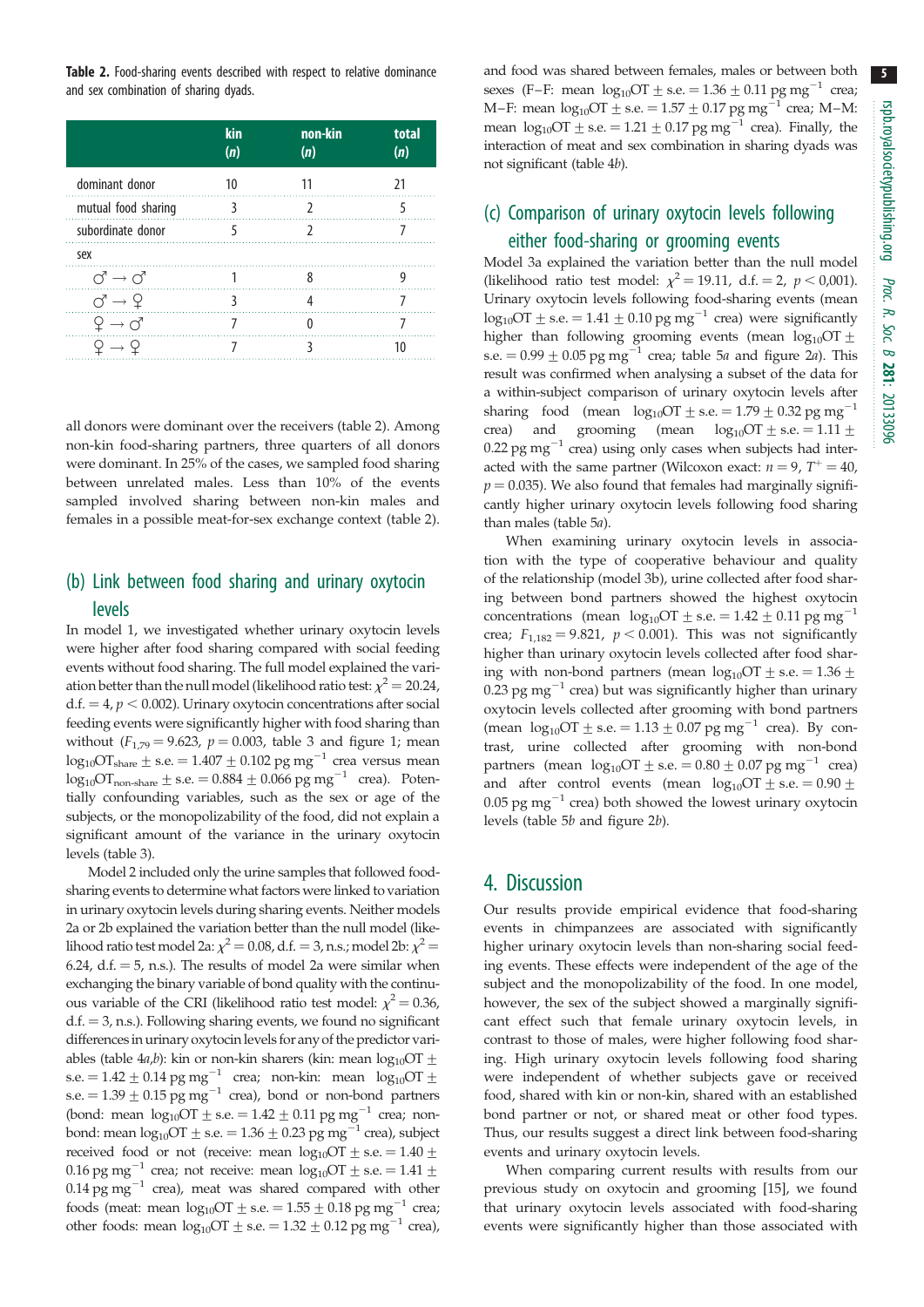<span id="page-5-0"></span>Table 3. Variables influencing urinary oxytocin concentrations across both food-sharing and non-food-sharing samples (model 1). Predictor variables and parameters entered in the models: sex of subject (male, female), age of subject (adult, subadult), monopolizability of food (high, low), food share (yes, no).  $n = 79$  samples collected either after sharing events ( $n = 33$  urine samples) or after non-sharing events ( $n = 46$  urine samples) from 26 subjects ( $n = 13$ males,  $n=$  13 females). Likelihood ratio test:  $\chi^2=$  20.24, d.f.  $=$  4,  $\rho$   $<$  0.001. Response variable: log<sub>10</sub> oxytocin (pg mg $^{-1}$ crea). Random factor: subject ID. Bold:  $p < 0.05$ .

|                        |       |       | <b>parameter</b> |          |          |       |
|------------------------|-------|-------|------------------|----------|----------|-------|
| sex of subject         | 0.127 | 0.725 | male             | $-0.043$ | $-0.357$ |       |
| age of subject         | -000  | 0.989 | adult            | $-0.002$ | $-0.014$ | 0.989 |
| nopolizability of food |       |       | high             |          | 234      |       |
| food share             |       | 0.003 | share            | 0.427    | 3.102    | 0.003 |



Figure 1. Effect of food sharing versus social feeding without sharing on the urinary oxytocin concentrations in wild chimpanzees. Residuals are shown  $+$ standard error following model 1 (total of  $n = 79$  samples; 26 subjects;  $*$ <sub>p</sub>  $<$  0.01).

grooming [[15\]](#page-7-0). The high oxytocin concentrations could indicate that the relatively rare behaviour of food sharing had a stronger bonding effect compared with the more frequent grooming behaviour, although this remains to be tested. Furthermore, in contrast to grooming contexts, an existing social bond with the food-sharing partner was not associated with higher oxytocin levels, although it should be noted that there were relatively few food-sharing samples between non-bond partners. Sobolewski et al. [[69\]](#page-9-0) have shown that food sharing is linked to low urinary testosterone levels in wild male chimpanzees. As in some species, low testosterone is linked to nurturance (i.e. behaviours that involve gentle warm contact with others) [[70\]](#page-9-0) and high oxytocin is linked to social bonding [[70\]](#page-9-0), and together these results suggest that food sharing might provide the optimal conditions for social bonding (see [[70\]](#page-9-0)). We therefore hypothesize that food sharing may be a key behaviour for social bonding in chimpanzees.

Our results are inconsistent with the hypothesis that food sharing between non-kin is caused by manipulation, particularly through harassment via persistent begging [[47](#page-8-0),[55](#page-8-0)], whereby only recipients gain benefits [[6](#page-7-0)[,71](#page-9-0)]. Given that in this study we found a positive association between urinary oxytocin levels and food sharing, it seems likely that food sharing is an act linked with social bonding. We do not exclude the possibility that harassment avoidance may be a motivation for some forms of food sharing, nor that bonding can only occur in the



**Figure 2.** Effect of  $(a)$  food sharing compared with grooming and  $(b)$  five behavioural and social contexts on the urinary oxytocin concentration in wild chimpanzees. Residuals are shown  $\pm$  standard error following model 3. Number of samples included in each context are shown beneath each plot (total  $n = 182$  samples, 34 subjects;  $p \lt 0.05$ ,  $p \lt 0.01$ ,  $p \lt p \lt 0.001$ ).

absence of harassment. Indeed, the possibility that food sharing may serve several functions in chimpanzees seems supported by several studies [[61,](#page-8-0)[72](#page-9-0)]. Also, it should be noted that in contrast to the Gombe field site (Tanzania) where the harassment avoidance hypothesis was examined [\[55\]](#page-8-0), in Budongo we only observed low and not high harassment levels. One important finding in our study was that both receivers and donors of food had higher urinary oxytocin levels after food-sharing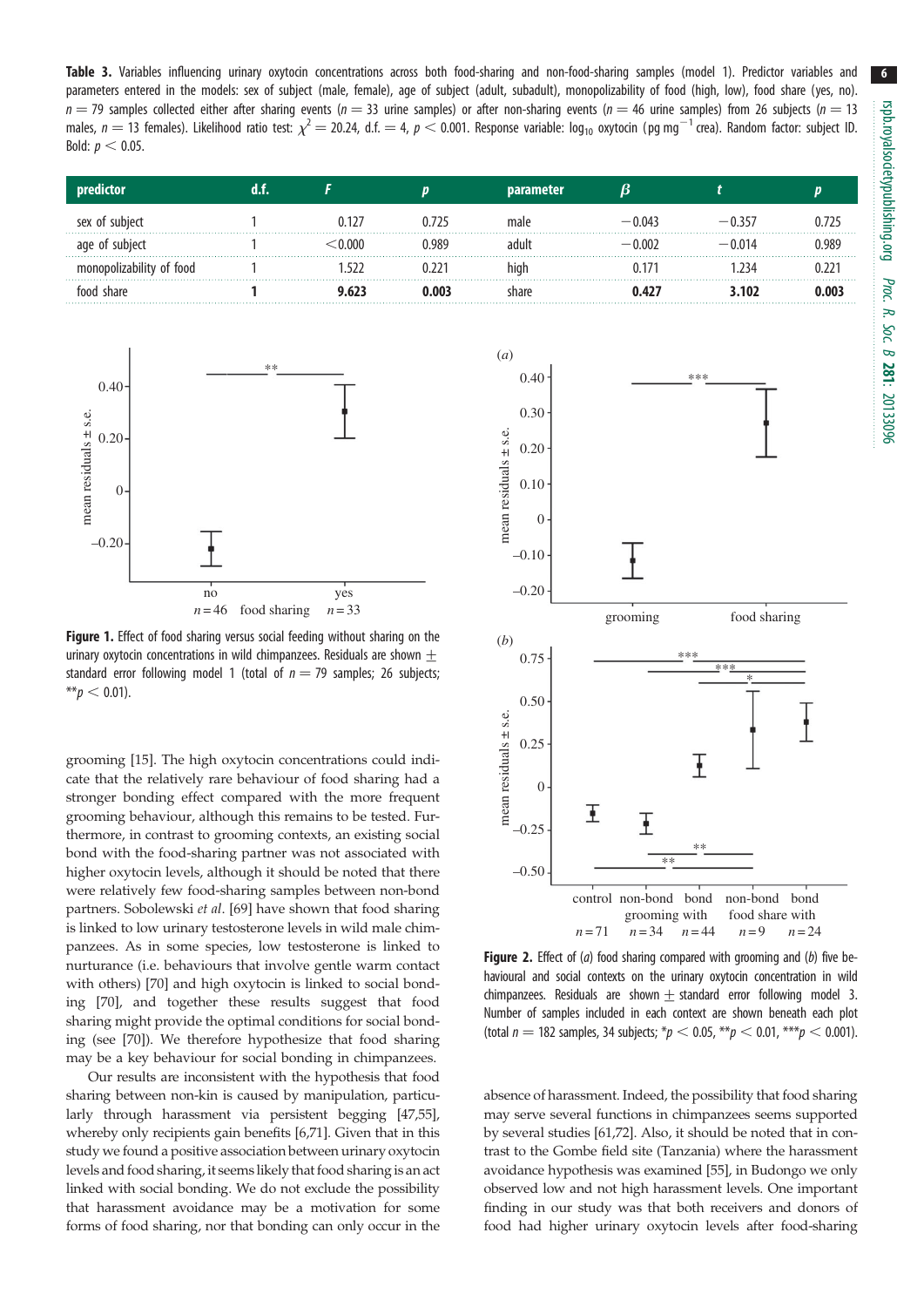<span id="page-6-0"></span>Table 4. Variables influencing urinary oxytocin concentrations of food-sharing samples only. (a) Model 2a—predictor variables and parameters entered in the model: bond type (bond, non-bond), kin relationship (kin, non-kin), sex combination (female–female, male–female, male–male). Likelihood ratio test:  $\chi^2$ 0.08, d.f.  $=$  3, n.s.. (b) Model 2b—predictor variables and parameters entered in the model: food category (meat, not meat), sharing direction (subject: receiving, not receiving) sex combination (female–female, male–female, male–male). Likelihood ratio test:  $\chi^2 = 6.24$ , d.f. = 5, n.s.; n = 33 samples, 18 subjects. (*a,b*) Response variable: log<sub>10</sub> oxytocin (pg mg $^{-1}$ crea); random factors: subject ID, partner ID, dyad ID.

| predictor                              | d.f. |              |       | parameter   |          |          |       |
|----------------------------------------|------|--------------|-------|-------------|----------|----------|-------|
| (a) model 2a                           |      |              |       |             |          |          |       |
| bond type                              |      | <u>በ በ59</u> | 0.809 | bond        | 0 074    | በ ን44    |       |
| kin relationship                       |      | 0.005        | 0 944 | kin         | $-0.020$ | $-0.071$ |       |
| sharing direction                      |      | 0.004        | 0.951 | receiving   | $-0.013$ | $-0.062$ | በ ዓና′ |
| $(b)$ model 2b                         |      |              |       |             |          |          |       |
| food category                          |      | 1.940        | 0.173 | meat        | 0.443    | 1 055    |       |
| sex combination                        |      | 2.371        | 0.109 | FF          | 0.480    | 1.171    |       |
|                                        |      |              |       | МF          | 0.522    |          |       |
| food category $\times$ sex combination |      | 0.218        | 0.805 | $FF - meet$ | $-0.350$ | $-0.499$ | በ 621 |
|                                        |      |              |       | $MF$ – meat | 0.065    | 0.128    |       |
|                                        |      |              |       | MM-meat     |          |          |       |

Table 5. Comparison of variables influencing urinary oxytocin concentrations across different behavioural or social contexts. (a) Model 3a—contrasting grooming and food sharing only. Predictor variables and parameters entered in the model: behavioural context (grooming, food sharing), sex of subject (female, male). Random factors: subject ID, partner ID, dyad ID. Likelihood ratio test:  $\chi^2 = 19.11$ , d.f.  $= 2$ ,  $p < 0.001$ . (b) Model 3b—contrasting behavioural context and dyads' bond quality. Predictor variables and parameters entered in the model: behavioural context (control (resting or feeding), grooming with non-bond partner, grooming with bond partner, food sharing with non-bond partner, food sharing with bond partner), sex of subject (female, male). Random factor: subject ID. Likelihood ratio test:  $\chi^2 = 36.47$ , d.f.  $= 5$ ,  $p < 0.001$ .  $n = 182$  samples, 34 subjects. (*a*,b) Parameter estimates: the context with 0 was compared with remaining contexts; parameter estimates of variables in italics were taken from a re-run of the same model with a different order of parameter entry. Bold:  $p < 0.05$ . Response variable: log<sub>10</sub> oxytocin (pg mg $^{-1}$  crea).

| predictor           | d.f.  |        | D       | parameter           | $\boldsymbol{\beta}$ |          |          |
|---------------------|-------|--------|---------|---------------------|----------------------|----------|----------|
| $(a)$ model 3a      |       |        |         |                     |                      |          |          |
| behavioural context |       | 16.496 | < 0.001 | grooming            | $-0.42$              | $-4.062$ | < 0.001  |
|                     |       |        |         | food sharing        |                      |          |          |
| sex of subject      |       | 4.193  | 0.044   | female              | 0.20                 | 2.048    | 0.044    |
| $(b)$ model 3b      |       |        |         |                     |                      |          |          |
| behavioural context | 9.821 |        | < 0.001 | control             | - 0.51               | $-4.667$ | < 0.001  |
|                     |       |        |         | groom non-bond      | $-0.64$              | $-5.183$ | < 0.001  |
|                     |       |        |         | groom bond          | $-0.28$              | $-2.403$ | 0.017    |
|                     |       |        |         | food-share non-bond | $-0.03$              | $-0.145$ | 0.885    |
|                     |       |        |         | food-share bond     | $\left($             |          | $\Omega$ |
|                     |       |        |         | control             | $-0.48$              | $-2.959$ | 0.004    |
|                     |       |        |         | groom non-bond      | $-0.61$              | $-3.538$ | 0.001    |
|                     |       |        |         | groom bond          | $-0.25$              | $-1.522$ | 0.130    |
|                     |       |        |         | food-share non-bond | $\theta$             | n        | $\theta$ |
| sex of subject      |       | 0.245  | 0.624   | female              | 0.04                 | 0.494    | 0.624    |

compared with non-sharing events, suggesting that both perceived the interaction positively [\[70](#page-9-0)].

## (a) Food-sharing – lactation hypothesis

Food sharing is often observed in sexual interactions of insects and birds, with males offering food to females in return for matings [\[43,44](#page-8-0)], as well as in parent –offspring interactions (e.g. provisioning) [\[43,45](#page-8-0)]. In mammals, lactation has been described as the primary form of food sharing [[73\]](#page-9-0), and is well known to be connected to peripheral and central oxytocin release in mammals [[34,](#page-8-0)[74\]](#page-9-0). This positive feedback circuitry is considered a key mechanism for bond formation between mother and infant [\[34](#page-8-0)[,75](#page-9-0)]. In some mammals, maternal care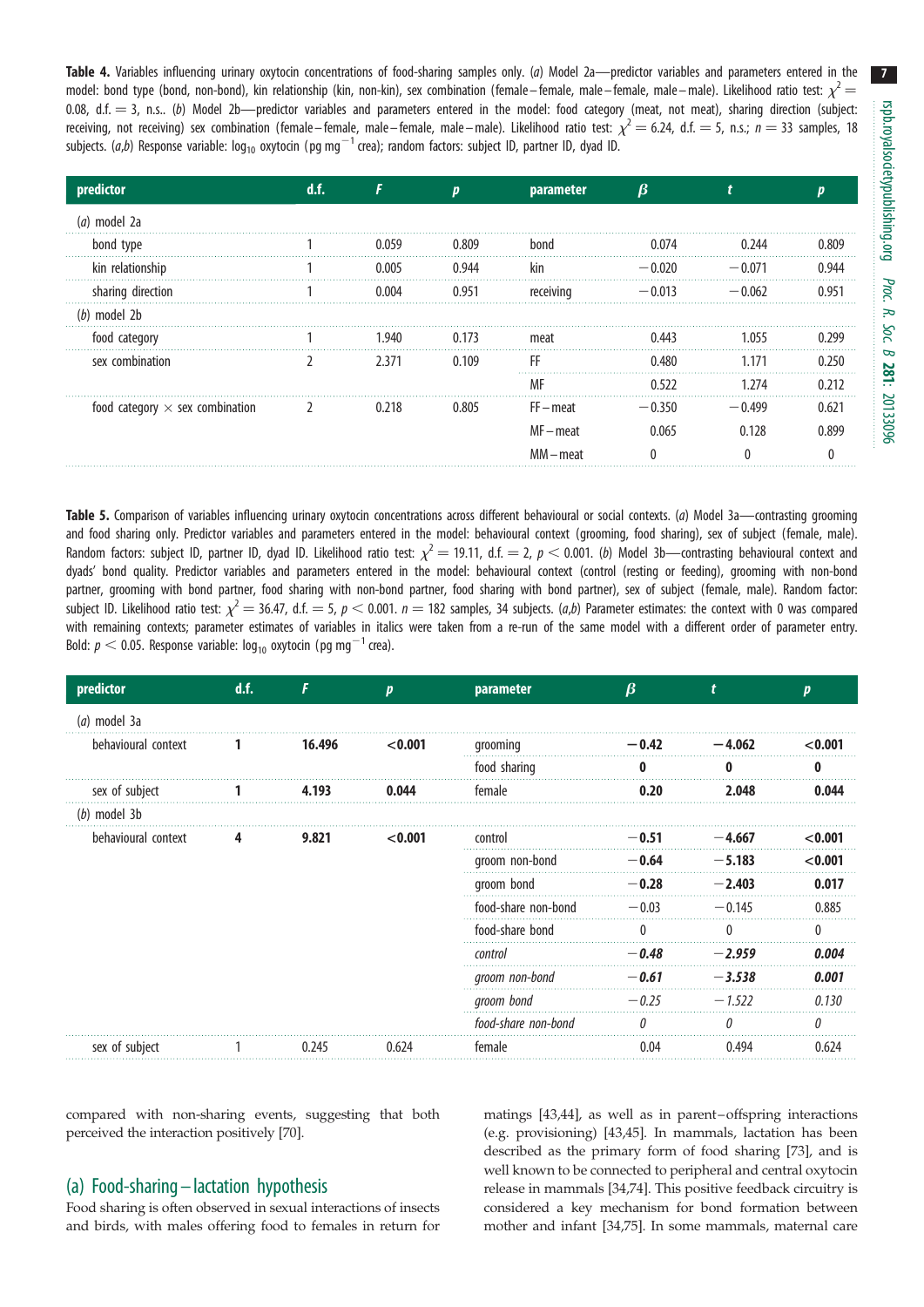8

<span id="page-7-0"></span>and provisioning of food, however, aids infant survival beyond the age of lactation [[75\]](#page-9-0). It is thought that the interface between oxytocin and the dopaminergic reward system may contribute to the success of mother–infant and pair-bonding processes [\[18](#page-8-0)[,75](#page-9-0)–[77\]](#page-9-0). We therefore posit that food-sharing events between unrelated adults link into ancient mammalian neural 'hardware' that evolved in the context of lactationrelated oxytocin release. Initially, this mechanism may have evolved to maintain bonds between mother and offspring beyond the age of weaning. It may then have evolved further, promoting bond formation and maintenance in non-kin cooperative relationships.

# (b) Oxytocin circuitry co-opted for non-kin

## cooperation hypothesis

What makes food sharing in chimpanzees unusual in the animal kingdom is that, as well as occurring between kin [[52\]](#page-8-0) and in sexual contexts [\[50](#page-8-0)], food sharing also occurs between non-kin adults in non-sexual contexts [13,15,[52,53](#page-8-0)]. Its occurrence is non-random, given that food sharing is more likely within dyads that engage in high rates of other cooperative behaviours [7,15[,52](#page-8-0)[,78](#page-9-0)]. Our results, however, suggest that urinary oxytocin levels are not based on prior bonding status of the sharing dyad, although given that we had relatively few samples following food sharing with non-bond partners, this is a tentative result. In addition, urinary oxytocin levels were high for both donors and receivers of food, suggesting that food sharing may have a bonding effect between sharers. This, in conjunction with recent evidence showing similar levels of urinary oxytocin in both groomers and groomees [15], leads us to posit the second hypothesis that the oxytocinrelated mechanism associated with food-sharing and grooming events, although initially evolved to enable kin and sexual bonds, has, at least in some species, been co-opted to promote non-kin social bonds in non-sexual contexts. Therefore, such a

#### hormonal mechanism would enable long-term cooperative relationships between non-kin to evolve.

As urinary oxytocin had similar levels in both donors and receivers, both may experience an immediate reward from sharing, as oxytocin is known to act on areas in the brain associated with reward and reinforcement [\[18](#page-8-0)]. Also, as oxytocin is thought to act on positive feedback circuits [16,17[,21\]](#page-8-0), sharers may experience a mutual increase in positive attitude [15,[79,80\]](#page-9-0), resulting in the promotion of stronger social bonds and longer-term benefits of more frequent cooperation [[23,26,](#page-8-0)[80\]](#page-9-0). Such links between food sharing and long-term benefits have been described on a behavioural level for chimpanzees reciprocally sharing meat [7[,78](#page-9-0)], and exchanging meat for sex [[50\]](#page-8-0) or agonistic support [\[54](#page-8-0)]. Food sharing may, in effect, act as a trigger and predictor of cooperative relationships. This link between food sharing and oxytocin found in chimpanzees may also be relevant for humans [\[70](#page-9-0)], where pro-social behaviour has often been linked to food sharing and provisioning [[46,](#page-8-0)[81,82\]](#page-9-0). In the end, the word 'companion' (Lat.:  $com$  [=with], panis [=bread]) may be more literal than previously thought.

Acknowledgements. We thank Fred Babweteera and our field assistants Monday Gideon, Jackson Okuti, Sam Adue and Jacob Alio, Anja Weltring for organizing sample shipments, L. Vigilant, V. Reynolds and Z. Zommers for providing additional faecal samples, and Carolyn Rowney for genetic laboratory analyses. The Uganda Wildlife Authority, the Uganda National Council for Science and Technology, and the President's office gave permission to conduct this study.

Funding statement. Financial support was provided by the British Academy, the Wenner-Gren Foundation for Anthropological Research, the Leverhulme Trust (Research Leadership Award), the Max Planck Institute for Evolutionary Anthropology and the Wisconsin National Primate Research Center (NIH NCRR000167 support of laboratory). The data of this study are available on request. We acknowledge the Royal Zoological Society of Scotland for providing core funding to the Budongo Conservation Field Station.

## **References**

- 1. Bowles S. 2006 Group competition, reproductive levelling, and the evolution of human altruism. Science 314, 1569– 1572. [\(doi:10.1126/science.](http://dx.doi.org/10.1126/science.1134829) [1134829\)](http://dx.doi.org/10.1126/science.1134829)
- 2. Boyd R. 2006 The puzzle of human sociality. Science 315, 1555– 1556. [\(doi:10.1126/science.1136841](http://dx.doi.org/10.1126/science.1136841))
- 3. Nowak MA. 2006 Five rules for the evolution of cooperation. Science 314, 1560 – 1563. ([doi:10.](http://dx.doi.org/10.1126/science.1133755) [1126/science.1133755\)](http://dx.doi.org/10.1126/science.1133755)
- 4. Boyd R, Richerson PJ. 2009 Culture and the evolution of human cooperation. Phil. Trans. R. Soc. B 364, 3281 – 3288. ([doi:10.1098/rstb.2009.0134](http://dx.doi.org/10.1098/rstb.2009.0134))
- 5. Hill KR et al. 2011 Co-residence patterns in huntergatherer societies show unique human social structure. Science 331, 1286– 1289. ([doi:10.1126/](http://dx.doi.org/10.1126/science.1199071) [science.1199071\)](http://dx.doi.org/10.1126/science.1199071)
- 6. Clutton-Brock TH. 2009 Cooperation between nonkin in animal societies. Nature  $462$ ,  $51 - 57$ . ([doi:10.](http://dx.doi.org/10.1038/nature08366) [1038/nature08366](http://dx.doi.org/10.1038/nature08366))
- 7. Mitani JC. 2009 Male chimpanzees form enduring and equitable social bonds. Anim. Behav. 77, 633– 640. ([doi:10.1016/j.anbehav.2008.11.021](http://dx.doi.org/10.1016/j.anbehav.2008.11.021))
- 8. Silk JB, Beehner JC, Bergman TJ, Crockford C, Engh AL, Moscovice LR, Wittig RM, Seyfarth RM, Cheney DL. 2009 The benefits of social capital: close social bonds among female baboons enhance offspring survival. Proc. R. Soc. B 276, 3099-3104. [\(doi:10.1098/rspb.2009.0681\)](http://dx.doi.org/10.1098/rspb.2009.0681)
- 9. Silk JB, Beehner JC, Bergman TJ, Crockford C, Engh AL, Moscovice LR, Wittig RM, Seyfarth RM, Cheney DL. 2010 Female chacma baboons form strong, equitable, and enduring social bonds. Behav. Ecol. Sociobiol. 64, 1733 – 1747. ([doi:10.1007/](http://dx.doi.org/10.1007/s00265-010-0986-0) [s00265-010-0986-0\)](http://dx.doi.org/10.1007/s00265-010-0986-0)
- 10. Cameron EZ, Setsaas TH, Linklater WL. 2009 Social bonds between unrelated females increase reproductive success in feral horses. Proc. Natl Acad. Sci. USA 106, 13 850 - 13 853. ([doi:10.1073/pnas.](http://dx.doi.org/10.1073/pnas.0812917106) [0812917106\)](http://dx.doi.org/10.1073/pnas.0812917106)
- 11. Silk JB, Alberts SC, Altmann J. 2003 Social bonds of female baboons enhance infant survival. Science 302, 1231 – 1234. [\(doi:10.1126/science.1088580](http://dx.doi.org/10.1126/science.1088580))
- 12. Schülke O, Bhagavatula J, Vigilant L, Ostner J. 2010 Social bonds enhance reproductive success in male

macaques. Curr. Biol. 20, 2207– 2210. [\(doi:10.1016/](http://dx.doi.org/10.1016/j.cub.2010.10.058) [j.cub.2010.10.058](http://dx.doi.org/10.1016/j.cub.2010.10.058))

- 13. Langergraber KE, Mitani JC, Vigilant L. 2007 The limited impact of kinship on cooperation in wild chimpanzees. Proc. Natl Acad. Sci. USA 104, 7786– 7790. ([doi:10.1073/pnas.0611449104\)](http://dx.doi.org/10.1073/pnas.0611449104)
- 14. Beery AK, Zucker I. 2010 Oxytocin and same-sex social behavior in female meadow voles. Neuroscience 169, 665 – 673. ([doi:10.1016/j.](http://dx.doi.org/10.1016/j.neuroscience.2010.05.023) [neuroscience.2010.05.023](http://dx.doi.org/10.1016/j.neuroscience.2010.05.023))
- 15. Crockford C, Wittig RM, Langergraber KE, Ziegler TE, Zuberbühler K, Deschner T. 2013 Oxytocin and social bonding in unrelated chimpanzees. Proc. R. Soc. B 280, 20122765. ([doi:10.](http://dx.doi.org/10.1098/rspb.2012.2765) [1098/rspb.2012.2765\)](http://dx.doi.org/10.1098/rspb.2012.2765)
- 16. Soares MC, Bshary R, Fusani L, Goymann W, Hau M, Hirschenhauser K, Oliveira RF. 2010 Hormonal mechanisms of cooperative behaviour. Phil. Trans. R. Soc. B 365, 2737–2750. [\(doi:10.1098/rstb.2010.0151\)](http://dx.doi.org/10.1098/rstb.2010.0151)
- 17. Curley JB, Keverne EB. 2005 Genes, brains and mammalian social bonds. Trends Ecol. Evol. 20, 561– 567. [\(doi:10.1016/j.tree.2005.05.018](http://dx.doi.org/10.1016/j.tree.2005.05.018))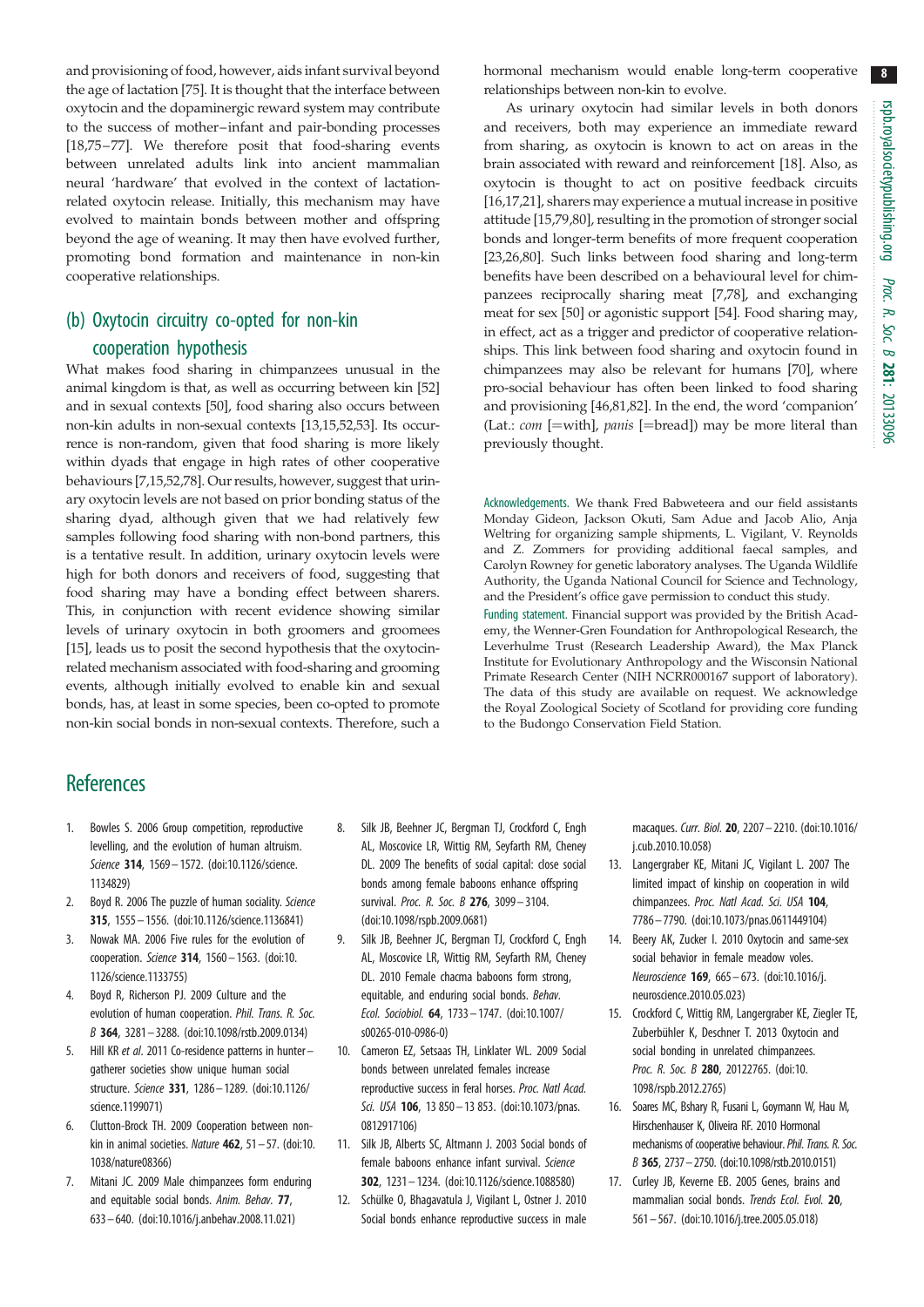9

- <span id="page-8-0"></span>18. Insel TR. 2010 The challenge of translation in social neuroscience: a review of oxytocin, vasopressin, and affiliative behavior. Neuron 25, 768-779. ([doi:10.](http://dx.doi.org/10.1016/j.neuron.2010.03.005) [1016/j.neuron.2010.03.005](http://dx.doi.org/10.1016/j.neuron.2010.03.005))
- 19. Ring RH et al. 2006 Anxiolytic-like activity of oxytocin in male mice: behavioral and autonomic evidence, therapeutic implications. Psychopharmacology 185, 218– 225. ([doi:10.1007/](http://dx.doi.org/10.1007/s00213-005-0293-z) [s00213-005-0293-z](http://dx.doi.org/10.1007/s00213-005-0293-z))
- 20. Churchland PS, Winkielman P. 2012 Modulating social behaviour with oxytocin: how does it work? What does it mean? Horm. Behav. 61, 392-399. [\(doi:10.1016/j.yhbeh.2011.12.003\)](http://dx.doi.org/10.1016/j.yhbeh.2011.12.003)
- 21. Lim MM, Young LJ. 2006 Neuropeptidergic regulation of affiliative behavior and social bonding in animals. Horm. Behav. 50, 506– 517. [\(doi:10.](http://dx.doi.org/10.1016/j.yhbeh.2006.06.028) [1016/j.yhbeh.2006.06.028\)](http://dx.doi.org/10.1016/j.yhbeh.2006.06.028)
- 22. Madden JR, Clutton-Brock TH. 2011 Experimental peripheral administration of oxytocin elevates a suit of cooperative behaviours in a wild social mammal. Proc. R. Soc. B 278, 1189-1194. [\(doi:10.1098/rspb.](http://dx.doi.org/10.1098/rspb.2010.1675) [2010.1675\)](http://dx.doi.org/10.1098/rspb.2010.1675)
- 23. de Dreu CKW, Greer LL, Handgraaf MJ, Shalvi S, Van Kleef GA, Baas M, Ten Velden FS, Van Dijk E, Feith SW. 2010 The neuropeptide oxytocin regulates parochial altruism in intergroup conflict among humans. Science 328, 1408 – 1411. ([doi:10.](http://dx.doi.org/10.1126/science.1189047) [1126/science.1189047\)](http://dx.doi.org/10.1126/science.1189047)
- 24. Kosfeld M, Heinrichs M, Zak PJ, Fischbacher U, Fehr E. 2005 Oxytocin increases trust in humans. Nature 435, 673– 676. [\(doi:10.1038/nature03701](http://dx.doi.org/10.1038/nature03701))
- 25. Baumgartner T, Heinrichs M, Vonlanthen A, Fischbacher U, Fehr E. 2008 Oxytocin shapes the neural circuitry of trust and trust adaptation in humans. Neuron 58, 639 – 650. ([doi:10.1016/j.](http://dx.doi.org/10.1016/j.neuron.2008.04.009) [neuron.2008.04.009\)](http://dx.doi.org/10.1016/j.neuron.2008.04.009)
- 26. de Dreu CKW. 2012 Oxytocin modulates the link between adult attachment through reduced betrayal aversion. Psychoneuroendocrinology 37, 871– 880. [\(doi:10.1016/j.psyneuen.2011.10.003\)](http://dx.doi.org/10.1016/j.psyneuen.2011.10.003)
- 27. Zak PJ, Syanton AA, Ahmadi S. 2007 Oxytocin increases generosity in humans. PLoS ONE 2, e1128. [\(doi:10.1371/journal.pone.0001128\)](http://dx.doi.org/10.1371/journal.pone.0001128)
- 28. Grewen KM, Girdler SS, Amico J, Light KC. 2005 Effects of partner support on resting oxytocin, cortisol, norepinephrine, and blood pressure before and after warm partner contact. Psychosom. Med. 67, 531– 538. ([doi:10.1097/01.psy.0000170341.](http://dx.doi.org/10.1097/01.psy.0000170341.88395.47) [88395.47](http://dx.doi.org/10.1097/01.psy.0000170341.88395.47))
- 29. Light KC, Grewen KM, Amico JA. 2005 More frequent partner hugs and higher oxytocin levels are linked to lower blood pressure and heart rate in premenopausal women. Biol. Psychol. 69, 5– 21. [\(doi:10.1016/j.biopsycho.2004.11.002\)](http://dx.doi.org/10.1016/j.biopsycho.2004.11.002)
- 30. Guastella AJ, Mitchell PB, Mathews F. 2008 Oxytocin enahnces the encoding of positive social memories in humans. *Biol. Psychaitry*  $64$ ,  $256 - 258$ . [\(doi:10.](http://dx.doi.org/10.1016/j.biopsych.2008.02.008) [1016/j.biopsych.2008.02.008\)](http://dx.doi.org/10.1016/j.biopsych.2008.02.008)
- 31. Bartz JA, Zaki J, Ochsner KN, Bolger N, Kolevzon A, Ludwig N, Lydon JE. 2010 Effects of oxytocin on recollections of maternal care and closeness. Proc. Natl Acad. Sci. USA 107, 21 371-21 375. ([doi:10.](http://dx.doi.org/10.1073/pnas.0914051107) [1073/pnas.0914051107](http://dx.doi.org/10.1073/pnas.0914051107))
- 32. Melis AP, Semmann D. 2010 How is human cooperation different? Phil. Trans. R. Soc. B 365, 2663– 2674. [\(doi:10.1098/rstb.2010.0157](http://dx.doi.org/10.1098/rstb.2010.0157))
- 33. Cheney DL. 2011 Extent and limits of cooperation in animals. Proc. Natl Acad. Sci. USA 108, 10 902 -10 909. ([doi:10.1073/pnas.1100291108](http://dx.doi.org/10.1073/pnas.1100291108))
- 34. Ross HE, Young LJ. 2009 Oxytocin and the neural mechanisms regulating social cognition and affiliative behavior. Front. Neuroendocrinol. 30, 534 – 547. [\(doi:10.1016/j.yfrne.2009.05.004\)](http://dx.doi.org/10.1016/j.yfrne.2009.05.004)
- 35. Arletti R, Benelli A, Bertolini A. 1992 Oxytocin involvement in male and female sexual behaviour. Annu. NY Acad. Sci. 652, 180– 193. [\(doi:10.1111/j.](http://dx.doi.org/10.1111/j.1749-6632.1992.tb34354.x) [1749-6632.1992.tb34354.x\)](http://dx.doi.org/10.1111/j.1749-6632.1992.tb34354.x)
- 36. Caldwell JD, Walker CH, O'Rourke ST, Faggin BM, Morris M, Mason GA. 1996 Analogies between oxytocin systems of the uterus and brain. Horm. Metabol. Res. 28, 65–74. [\(doi:10.1055/s-2007-979131](http://dx.doi.org/10.1055/s-2007-979131))
- 37. Jin D et al. 2007 CD38 is critical for social behaviour by regulating oxytocin secretion. Nature 446, 41 – 45. ([doi:10.1038/nature05526\)](http://dx.doi.org/10.1038/nature05526)
- 38. Ross HE, Cole CD, Smith Y, Neumann ID, Landgraf R, Murphy AZ, Young LJ. 2009 Characterization of the oxytocin system regulating affiliative behaviour in female prairie voles. Neuroscience 162, 892-903. [\(doi:10.1016/j.neuroscience.2009.05.055](http://dx.doi.org/10.1016/j.neuroscience.2009.05.055))
- 39. Feldman R. 2012 Oxytocin and social affiliation in humans. Horm. Behav. 61, 380– 391. [\(doi:10.1016/](http://dx.doi.org/10.1016/j.yhbeh.2012.01.008) [j.yhbeh.2012.01.008\)](http://dx.doi.org/10.1016/j.yhbeh.2012.01.008)
- 40. Seltzer LJ, Ziegler TE. 2007 Non-invasive measurement of small peptides in the common marmoset (Callithrix jacchus): a radiolabeled clearance study and endogenous excretion under varying social conditions. Horm. Behav. 51, 436-442. ([doi:10.1016/j.yhbeh.2006.12.012](http://dx.doi.org/10.1016/j.yhbeh.2006.12.012))
- 41. Maestripieri D, Hoffman CL, Anderson GM, Carter S, Higley JD. 2009 Mother– infant interactions in freeranging rhesus macaques: relationships between physiological and behavioral variables. Physiol. Behav. 96, 613 – 619. ([doi:10.1016/j.physbeh.](http://dx.doi.org/10.1016/j.physbeh.2008.12.016) [2008.12.016\)](http://dx.doi.org/10.1016/j.physbeh.2008.12.016)
- 42. Snowdon CT, Pieper BA, Boe CY, Cronin KA, Kurian AV, Ziegler TE. 2010 Variation in oxytocin is related to variation in affiliative behavior in monogamous, pairbonded tamarins. Horm. Behav. 58, 614-618. [\(doi:10.1016/j.yhbeh.2010.06.014](http://dx.doi.org/10.1016/j.yhbeh.2010.06.014))
- 43. Lack D. 1940 Courtship feeding in birds. Auk 57, 169 – 178. [\(doi:10.2307/4078744\)](http://dx.doi.org/10.2307/4078744)
- 44. Vahed K. 1998 The function of nuptial feeding in insects: a review of empirical studies. Biol. Rev. 73, 43 – 78. ([doi:10.1017/S0006323197005112](http://dx.doi.org/10.1017/S0006323197005112))
- 45. Brown GR, Almond REA, van Bergen Y. 2004 Begging, stealing, offering: food transfer in nonhuman primates. Adv. Study Behav. 34, 265– 295. [\(doi:10.1016/S0065-3454\(04\)34007-6](http://dx.doi.org/10.1016/S0065-3454(04)34007-6))
- 46. Gurven M. 2004 To give and not to give: the behavioural ecology of human food transfers. Behav. Brain Sci. 27, 543– 583. [\(doi:10.1017/](http://dx.doi.org/10.1017/S0140525X04000123) [S0140525X04000123](http://dx.doi.org/10.1017/S0140525X04000123))
- 47. Stevens JR, Gilby IC. 2004 A conceptual framework for non-kin food sharing: timing and currency benefits. Anim. Behav. 67, 603 – 614. ([doi:10.](http://dx.doi.org/10.1016/j.anbehav.2003.04.012) [1016/j.anbehav.2003.04.012\)](http://dx.doi.org/10.1016/j.anbehav.2003.04.012)
- 48. Jaeggi AV, Stevens JMG, van Schaik CP. 2010 Tolerant food sharing and reciprocity is precluded by despotism among bonobos but not chimpanzees. Am. J. Phys. Anthropol. 143, 41– 51. [\(doi:10.1002/](http://dx.doi.org/10.1002/ajpa.21288) [ajpa.21288\)](http://dx.doi.org/10.1002/ajpa.21288)
- 49. Carter GG, Wilkinson GS. 2013 Food sharing in vampire bats: reciprical help predicts donations more than relatedness or harrassment. Proc. R. Soc. B 280, 20122573. [\(doi:10.1098/rspb.2012.2573\)](http://dx.doi.org/10.1098/rspb.2012.2573)
- 50. Gomes CM, Boesch C. 2009 Wild chimpanzees exchange meat for sex on a long-term basis. PLoS ONE 4, e5116. [\(doi:10.1371/journal.pone.](http://dx.doi.org/10.1371/journal.pone.0005116) [0005116](http://dx.doi.org/10.1371/journal.pone.0005116))
- 51. Marlow FW. 2003 A critical provisioning by Hadza men: implications for pair bonding. Evol. Hum. Behav. 24, 217– 229. [\(doi:10.1016/S1090-](http://dx.doi.org/10.1016/S1090-5138(03)00014-X) [5138\(03\)00014-X](http://dx.doi.org/10.1016/S1090-5138(03)00014-X))
- 52. Boesch C, Boesch-Achermann H. 2000 The chimpanzees of the Taï forest. Oxford, UK: Oxford University Press.
- 53. Wittig RM, Boesch C. 2003 Food competition and linear dominance hierarchy among female chimpanzees of the Taï National Park. Int. J. Primatol. 24, 847 – 867. ([doi:10.1023/](http://dx.doi.org/10.1023/A:1024632923180) [A:1024632923180](http://dx.doi.org/10.1023/A:1024632923180))
- 54. Mitani JC, Watts DP. 2001 Why do chimpanzees hunt and share meat? Anim. Behav. 61, 915 – 924. ([doi:10.1006/anbe.2000.1681](http://dx.doi.org/10.1006/anbe.2000.1681))
- 55. Gilby IC. 2006 Meat sharing among the Gombe chimpanzees: harassment and reciprocal exchange. Anim. Behav. 71, 953 – 963. ([doi:10.1016/j.anbehav.](http://dx.doi.org/10.1016/j.anbehav.2005.09.009) [2005.09.009](http://dx.doi.org/10.1016/j.anbehav.2005.09.009))
- 56. Boesch C. 1994 Cooperative hunting in wild chimpanzees. Anim. Behav.  $48$ ,  $653-667$ . ([doi:10.1006/anbe.1994.1285](http://dx.doi.org/10.1006/anbe.1994.1285))
- 57. Hockings KJ, Humle T, Anderson JR, Biro D, Sousa C, Ohashi G, Matsuzawa T. 2007 Chimpanzees share forbidden fruit. PLoS ONE 2, e886. ([doi:10.1371/](http://dx.doi.org/10.1371/journal.pone.0000886) [journal.pone.0000886\)](http://dx.doi.org/10.1371/journal.pone.0000886)
- 58. Reynolds V, Lloyd W, Babweteera F, English CJ. 2009 Decaying Raphia farinifera palm trees provide a source of sodium for wild chimpanzees in Budongo forest, Uganda. PLoS ONE 4, e6194. ([doi:10.1371/](http://dx.doi.org/10.1371/journal.pone.0006194) [journal.pone.0006194\)](http://dx.doi.org/10.1371/journal.pone.0006194)
- 59. Reynolds V. 2005 The chimpanzees of the Budongo forest. Oxford, UK: Oxford University Press.
- 60. Altman J. 1974 Observational study of behavior: sampling methods. Behavior 49, 227 - 267. [\(doi:10.](http://dx.doi.org/10.1163/156853974X00534) [1163/156853974X00534](http://dx.doi.org/10.1163/156853974X00534))
- 61. Silk JB, Brosnan SF, Henrich J, Lambeth SP, Shapiro S. 2013 Chimpanzees share food for many reasons: the role of kinship, reciprocity, social bonds and harrasment on food transfers. Anim. Behav. 85, 941– 947. [\(doi:10.1016/j.anbehav.](http://dx.doi.org/10.1016/j.anbehav.2013.02.014) [2013.02.014](http://dx.doi.org/10.1016/j.anbehav.2013.02.014))
- 62. Wittig RM, Boesch C. 2003 'Decision-making' in conflicts of wild chimpanzees (Pan troglodytes): an extension to the relational model. Behav. Ecol. Sociobiol. 54, 491–504. [\(doi:10.1007/s00265-003-0654-8](http://dx.doi.org/10.1007/s00265-003-0654-8))
- 63. Fraser O, Shino G, Aureli F. 2008 Components of relationship quality in chimpanzees. Ethology 114, 834– 843. [\(doi:10.1111/j.1439-0310.2008.](http://dx.doi.org/10.1111/j.1439-0310.2008.01527.x) [01527.x](http://dx.doi.org/10.1111/j.1439-0310.2008.01527.x))